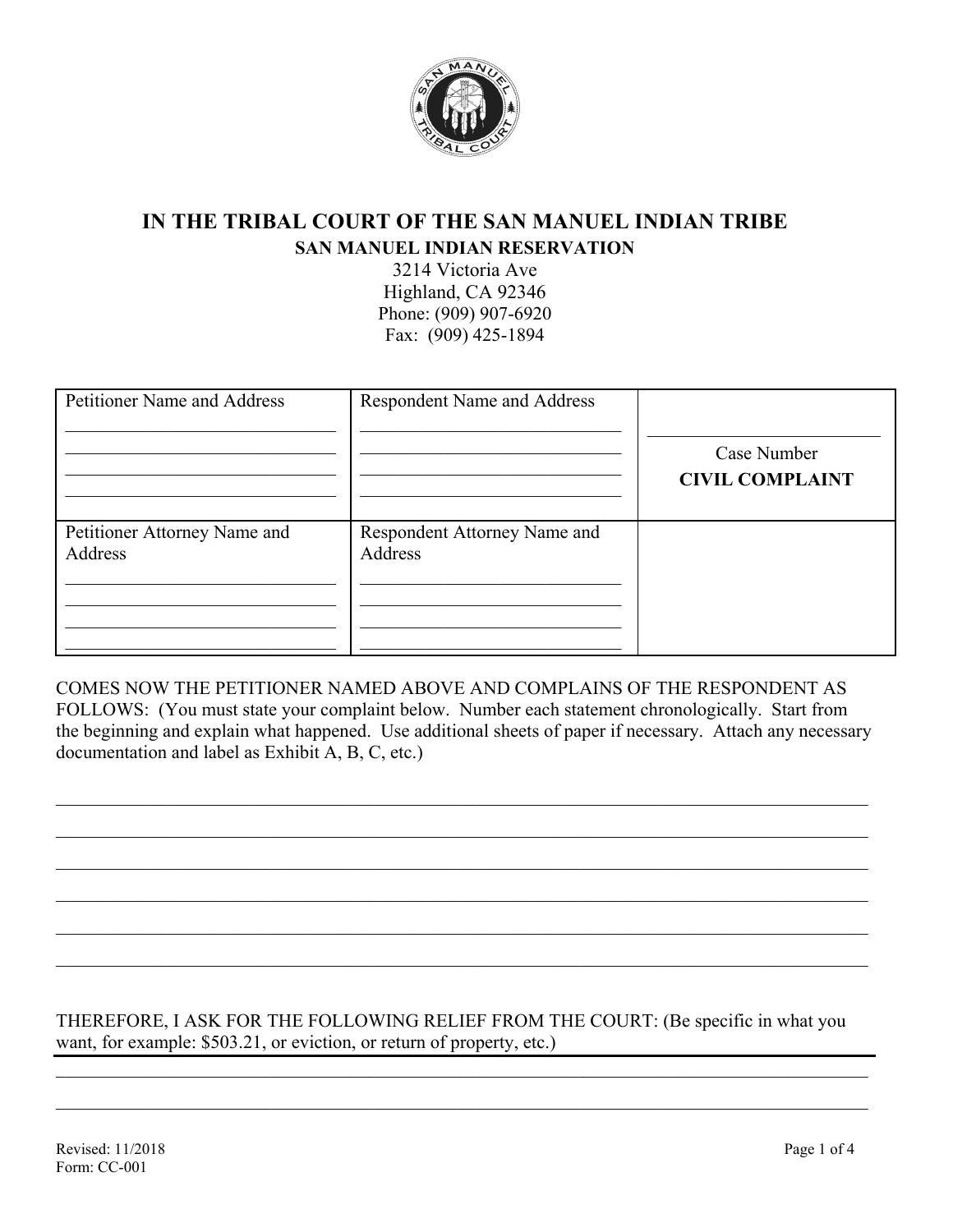

\_\_\_\_\_\_\_\_\_\_\_\_\_\_\_\_\_\_\_\_\_\_\_\_\_\_\_\_\_\_\_\_\_\_\_\_\_\_\_\_\_\_\_\_\_\_\_\_\_\_\_\_\_\_\_\_\_\_\_\_\_\_\_\_\_\_\_\_\_\_\_\_\_\_\_\_\_\_\_\_\_\_\_\_\_\_\_

The Petitioner is responsible for service of summons and complaint. The petitioner shall cause to be personally served on the respondent(s) a copy of the summons and complaint and shall instruct the person servicing the summons and complaint on the respondent(s) to fill out a proper proof of service. The original proof of service shall be filed with the Clerk after service. The proof of service must be returned to the clerk within sixty (60) days or the action will be dismissed as a non-suit. *SM Rules of Civil Procedure 28.2.2*

#### **The undersigned swears or affirms that the statements set forth above are true, correct, and complete to the best of my knowledge and are subject to penalties of making a false affidavit or declaration.**

| Date:                                  | Petitioner                |
|----------------------------------------|---------------------------|
| Subscribed and sworn before me on this | day of                    |
| My Commission Expires                  | Notary Public/Court Clerk |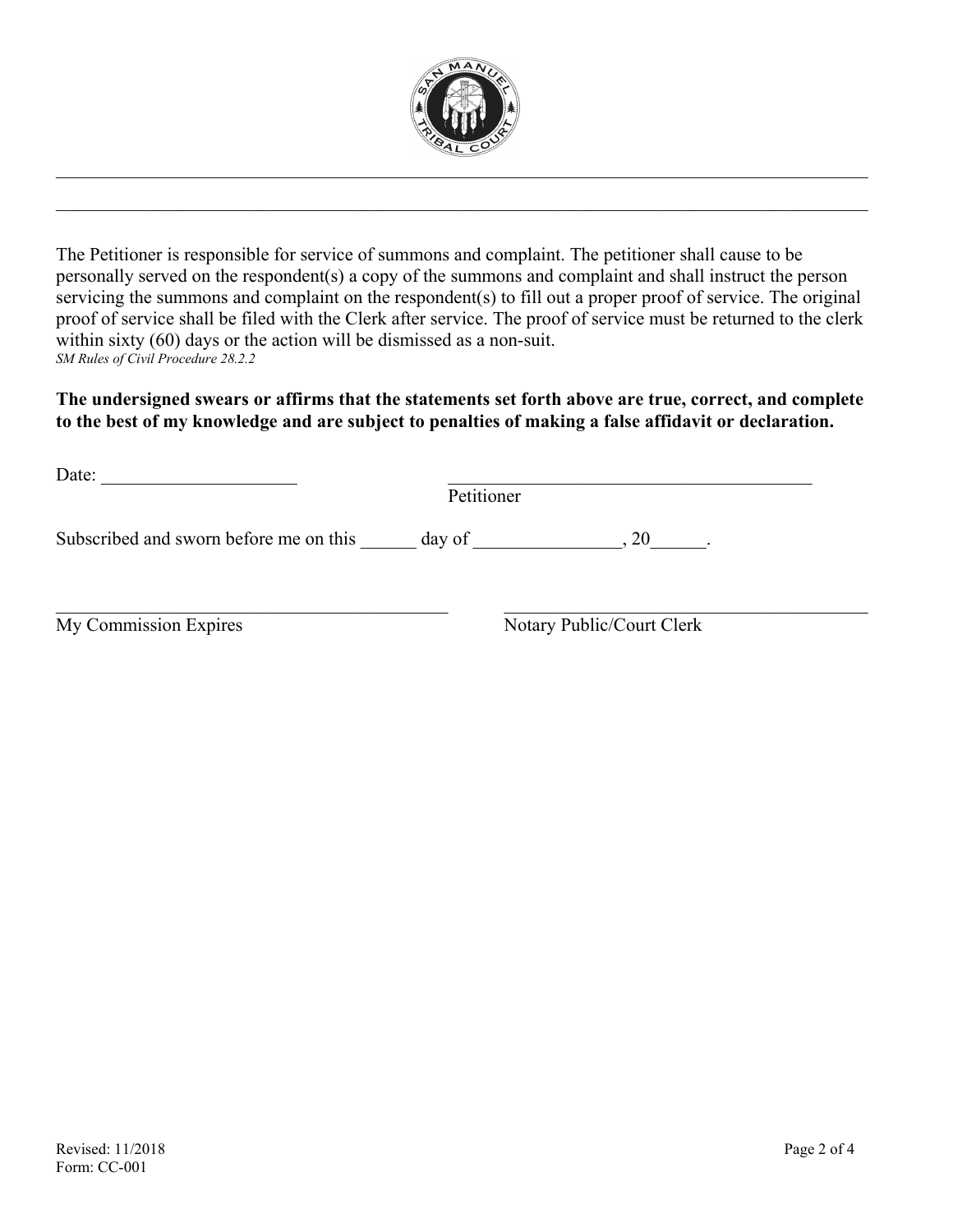

# **IN THE TRIBAL COURT OF THE SAN MANUEL INDIAN TRIBE SAN MANUEL INDIAN RESERVATION**

3214 Victoria Ave Highland, CA 92346 Phone: (909) 907-6920 Fax: (909) 425-1894

| Petitioner Name and Address               | <b>Respondent Name and Address</b>        | Case Number<br><b>SUMMONS</b><br>(Civil Case) |
|-------------------------------------------|-------------------------------------------|-----------------------------------------------|
| Petitioner Attorney's<br>Name and Address | Respondent Attorney's<br>Name and Address |                                               |

## **YOU ARE HEREBY SUMMONED and required to appear and defend in the time and manner directed herein:**

**TIME:** Within Twenty (20) Days after the service of this Summons upon you, exclusive of the day of service you shall appear and defend by filing a written response to the Petition in this action in the Tribal Court of the San Manuel Band of Mission Indians, 3214 Victoria Ave. Highland, CA 92346. *SM Rules of Civil Procedure 23.2.3(e)(1)*

**MANNER:** If you appear and defend, you must file a written answer or response with the Clerk of the San Manuel Band of Mission Indians Tribal Court within the time-stated above, and serve a copy of your answer or response upon the petitioner whose address is stated on the summons.

**YOU ARE HEREBY NOTIFIED** that in case of your failure to appear and defend within the time applicable, judgment may be rendered against you for the relief demanded in the enclosed Petition.

### **WARNING: IF YOU FAIL TO APPEAR OR RESPONSE, A DEFAULT JUDGMENT MAY BE ENTERED AGAINST YOU AS REQUESTED BY THE PLAINTIFF.**

### SIGNED AND SEALED THIS DATE: